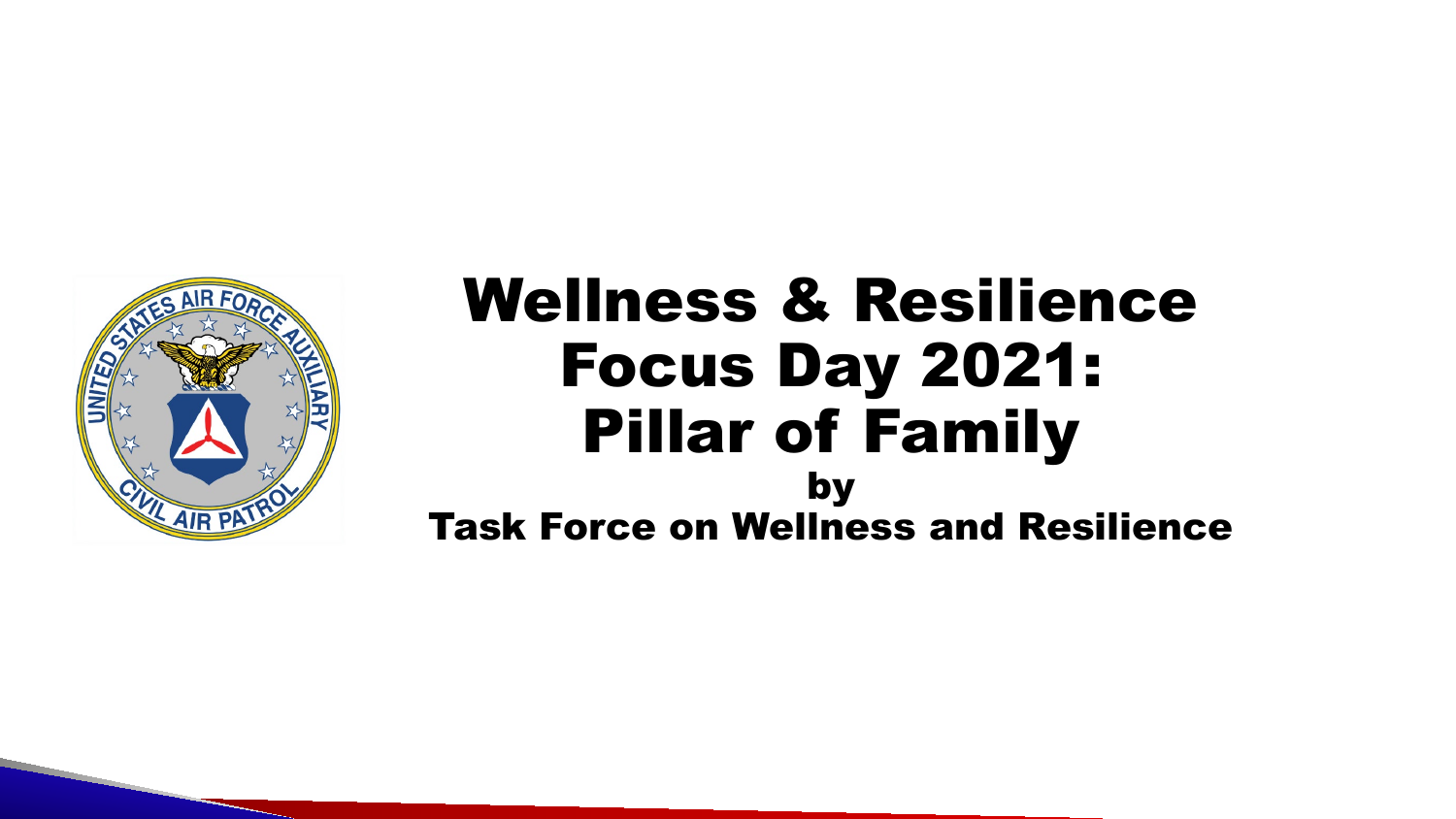

- In 2018, the national commander, Maj. Gen. Mark E. Smith, called for the creation of a Task Force for Wellness and Resilience to teach the skills that mitigate the stresses that are encountered as a national youth and emergency service organization. The CAP Five Pillars of Wellness and Resilience became the model that provides the language and focus areas to define living in excellence. It also articulates the sources of strength for dealing with stresses. (CAP Pamphlet 80-4)
- Wellness & Resilience Focus Day sets aside a day in September to focus on the Five Pillars of Wellness & Resilience

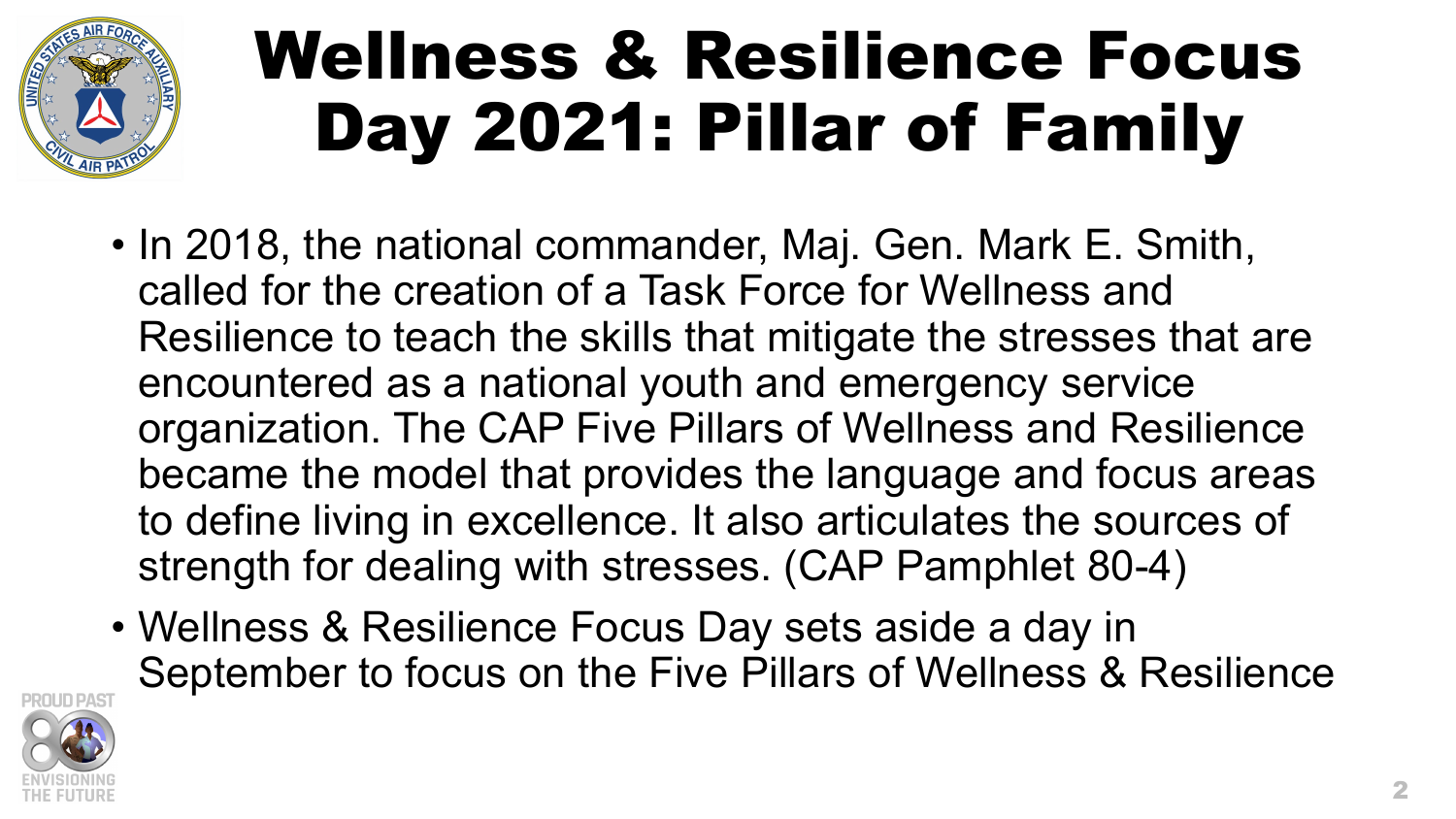

- Our incoming National Commander, General Edward Phelka introduced the new CAP Mission Statement at the CAP National Conference. We would like to take a moment and introduce our new Five Pillars of Wellness and Resilience diagram with the new mission statement:
- Volunteers…
- Serving America's Communities,
- Saving Lives,
- Shaping Futures.





Civil Air Patrol Five Pillars of Wellness and Resilience "Volunteers Serving America's Communities. Saving Lives. and Shaping Jutures'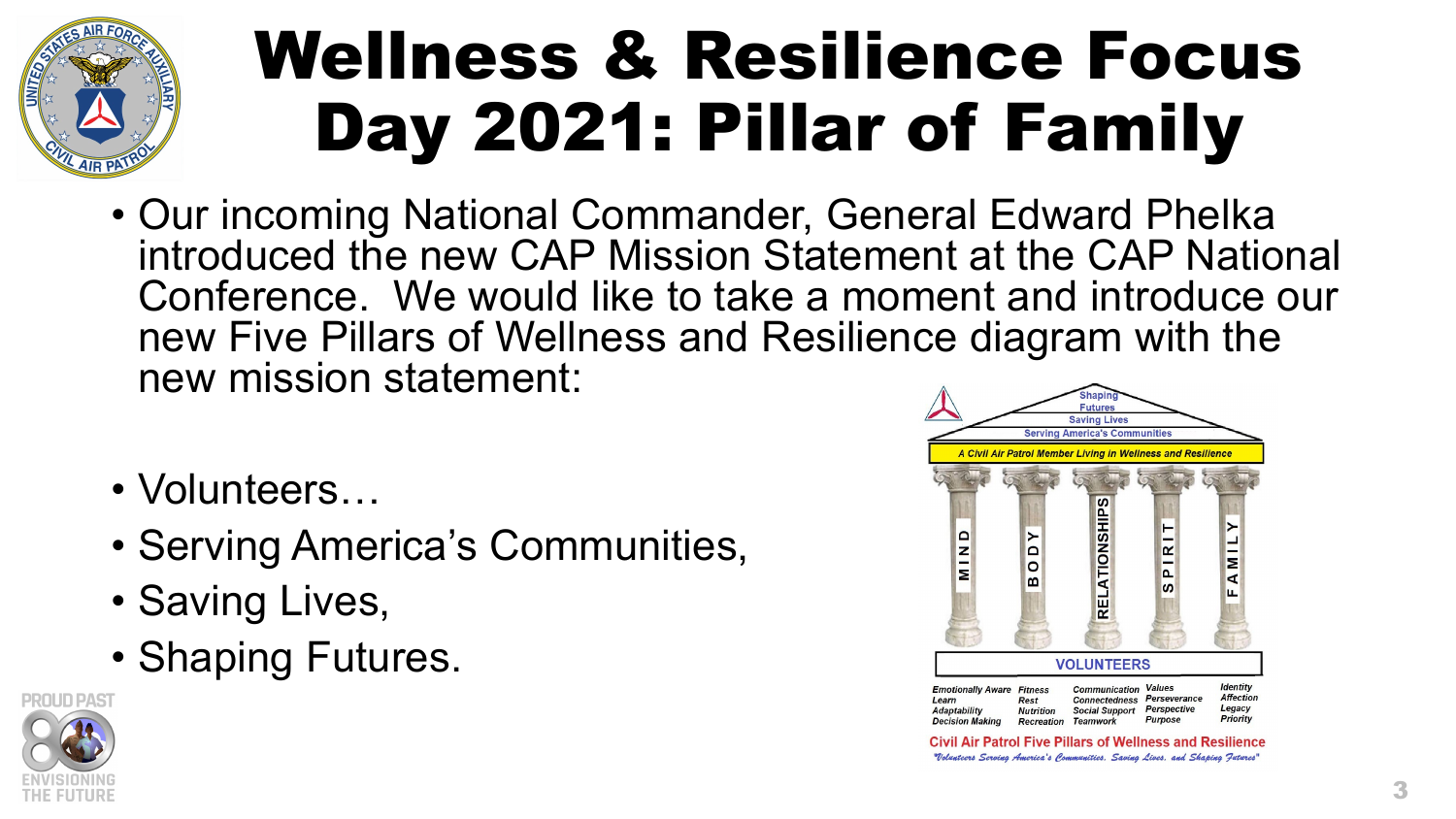

Let's take a few moments and recap the Five Pillars of Wellness and Resilience and share how each has been helpful to you over the last year:

- Mind:
- Body:
- Relationships:
- Spirit:
- Family:





**Civil Air Patrol Five Pillars of Wellness and Resilience** "Volunteers Serving America's Communities. Saving Lives. and Shaping Jutures"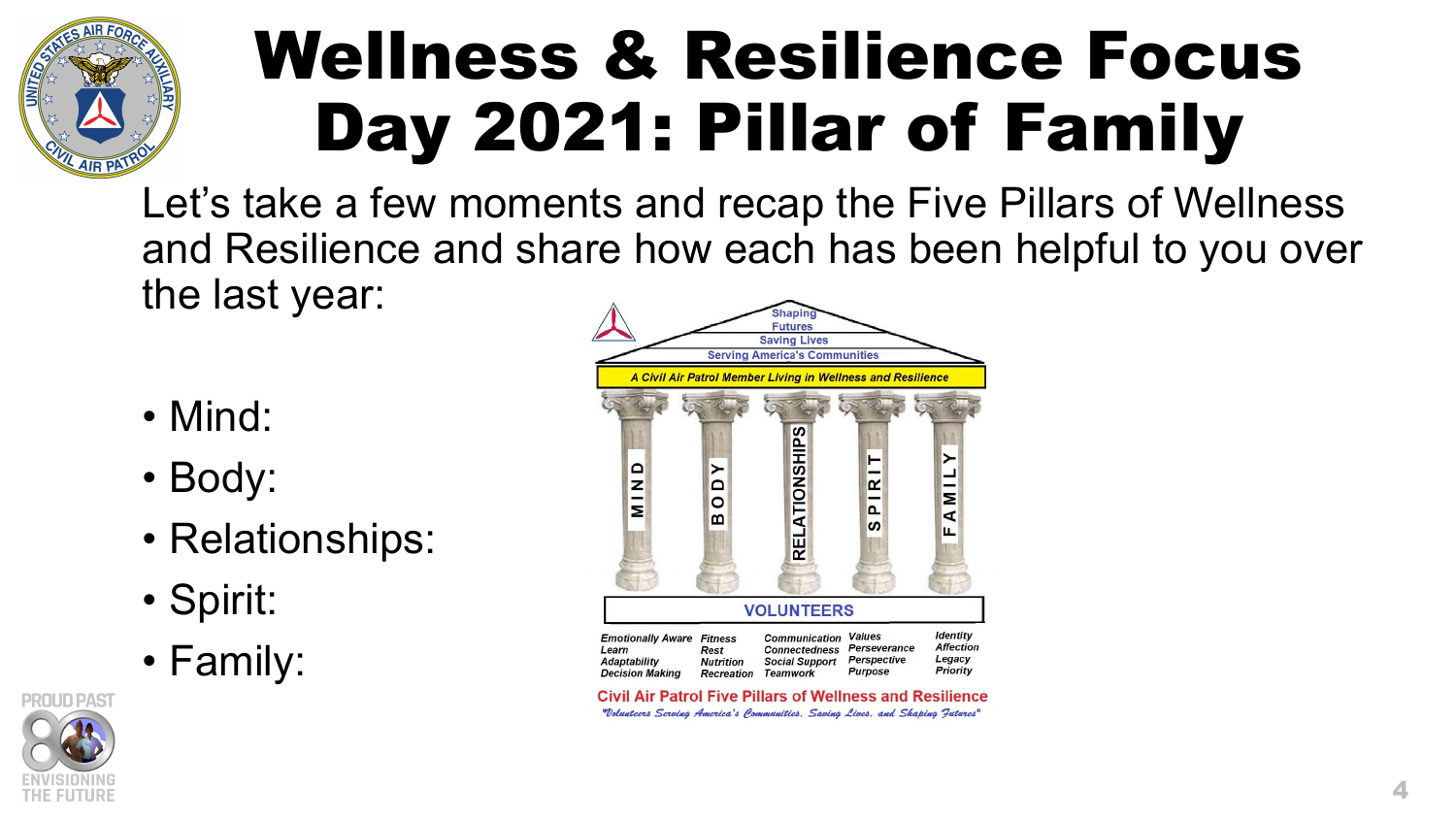This year our Pillar of Focus is on the Pillar of Family:

Identity - Be bigger than yourselves

Affection - Find comfort that nurtures growth

Legacy - Establish a story that goes beyond a single lifetime

Priorities - What is most important in your life?



**Civil Air Patrol Five Pillars of Wellness and Resilience** "Volunteers Serving America's Communities. Saving Lives. and Shaping Jutures"

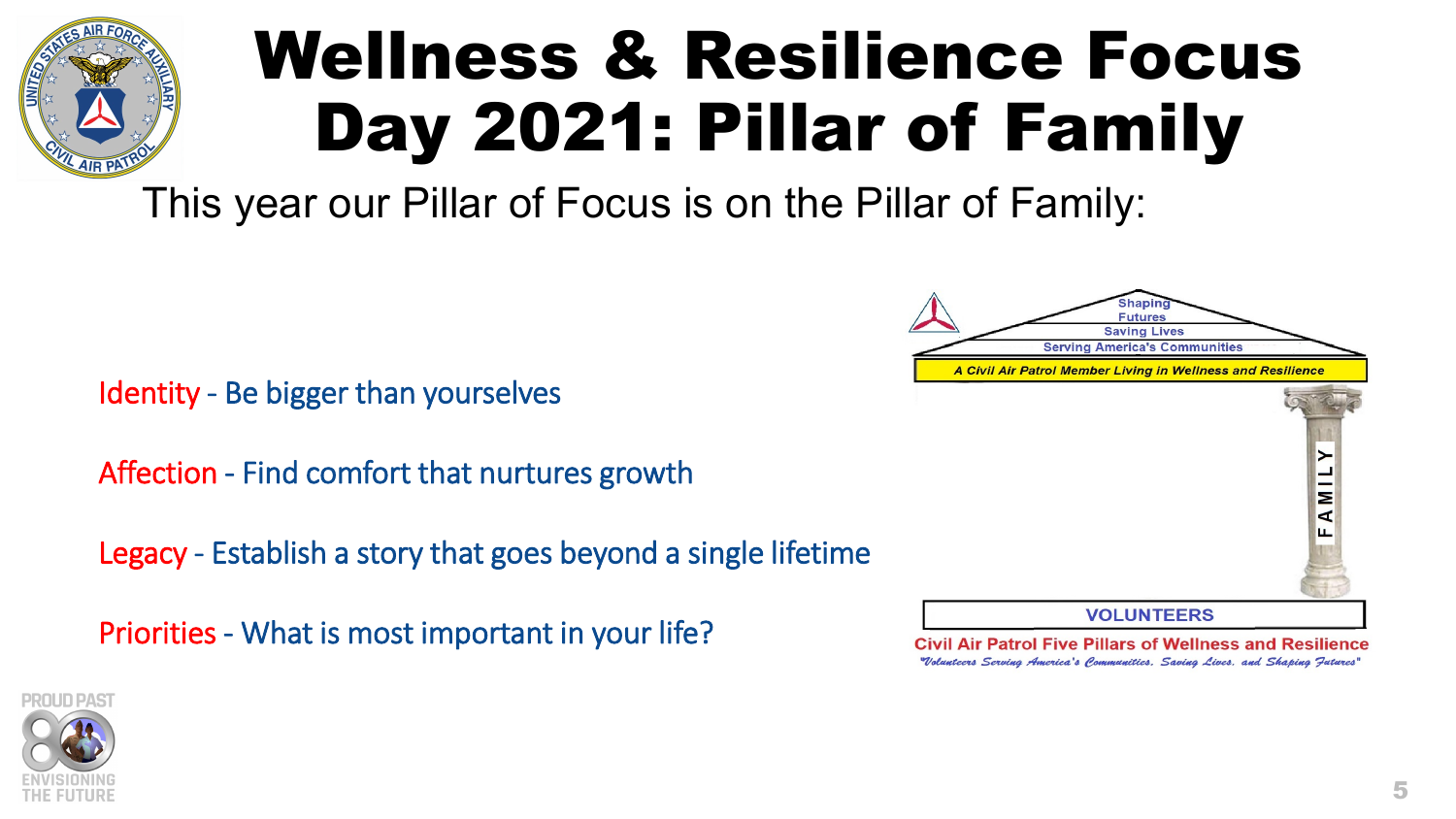

#### Pillar of Family: Discussion Questions

- How have families changes over the last 10-20 years?
- How have families remained the same?
- What is the most important thing about family to you?
- What is unique/important about your family identity?
- How well do you share feelings/emotions among your family?
- How do you talk about a good/bad day with family?
- How do you talk about values (same or different) with your family?
- How do you talk about priorities (same or different) with your family?
- How do you talk about goals (same or different) with your family?
- How do core values impact the pillar of family?
- What significant legacy has a family member passed on to you and your family?
- What significant legacy would you like to pass on to your family?
- What goals do you want to make to strengthen your family this year?
- How do our CAP Core Values relate to Pillar of Family?

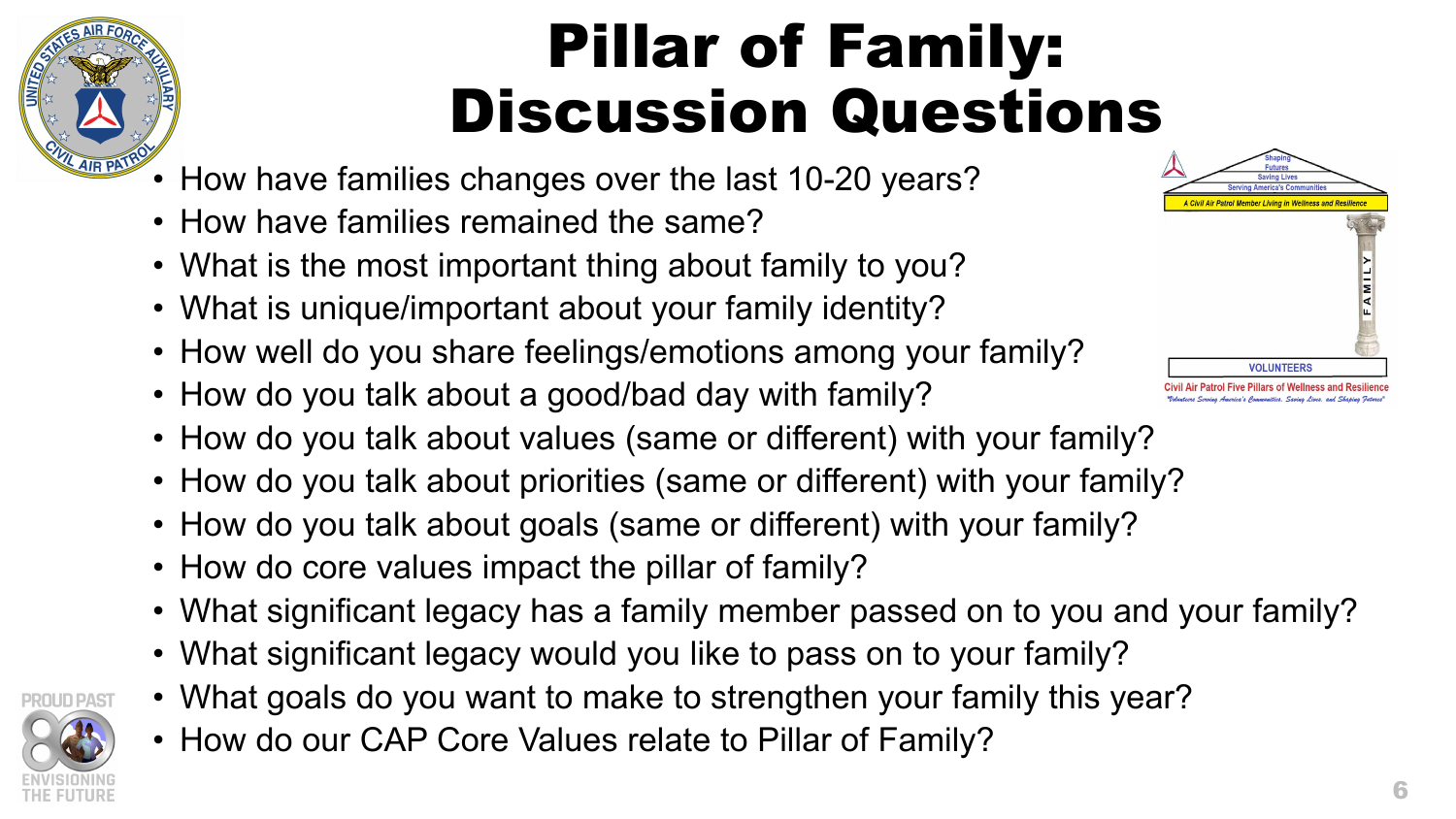

#### Pillar of Family: Discussion Questions

1) What am I doing NOW that supports this pillar whether in CAP or in personal life?

2) What new commitment can I make to work toward excellence in this pillar?

- Some answers might be:
- Work with your family to share at least one meal a day or more
- Consider having no electronic devices at the table when sharing a meal to increase quality interaction among family
- Assist other family members with their activities
- Learn about your family history
- Limit the number of activities in your life so you can be available for family play and vacations



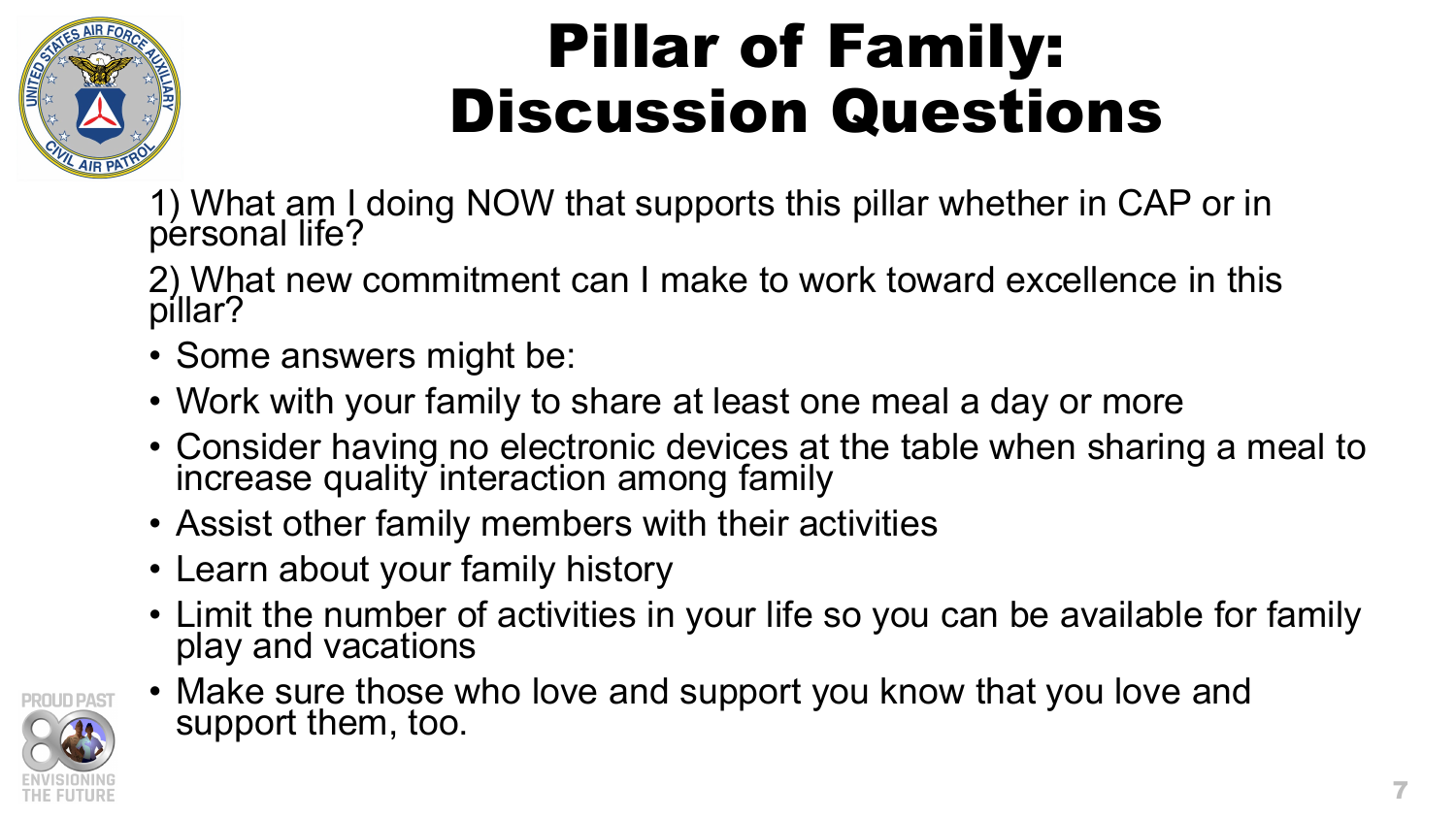

### Pillar of Family: Quarterly Challenge

This year we want to take up the challenge for squadrons to go beyond a singlé Focus Day or Special Activity Day and adopt a Quarterly Challenge for Pillar of Family Activity:

- 2 Squadron Family Activities such as:
	- CAP Open House for Family
	- CAP Picnic with Family
- 2 CAP Member Family Activities such as:
	- Plan & Initiate One Day-Fun Day-Day Trip on Budget with Family
	- Plan & Initiate a Game Night with Your Family
	- Plan & Initiate One Dive Deeper Day with Family Cookout or Similar Time
		- Family Discussion-best & worst part of past week (each family member shares)
		- How is our family important & helpful? (each family member shares)
		- What might make family even better? (each family member shares)



Best Practices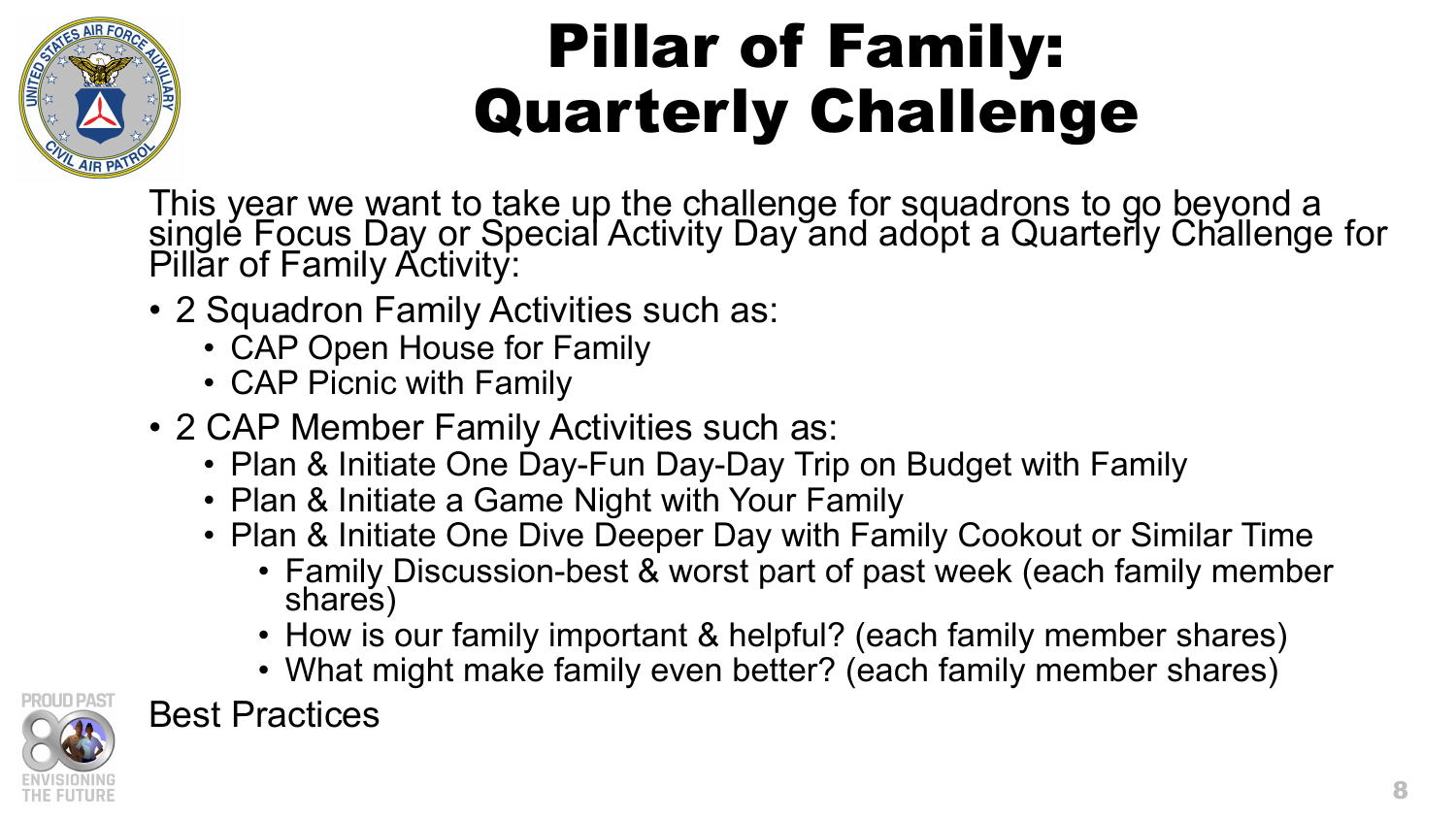

This year our Pillar of Focus is on the Pillar of Family-- Let's challenge ourselves to strengthen our Pillar of Family!

Identity - Be bigger than yourselves

Affection - Find comfort that nurtures growth

Legacy - Establish a story that goes beyond a single lifetime

Priorities - What is most important in your life?



**Civil Air Patrol Five Pillars of Wellness and Resilience** "Volanteers Serving America's Communities. Saving Lives. and Shaping Jatures"